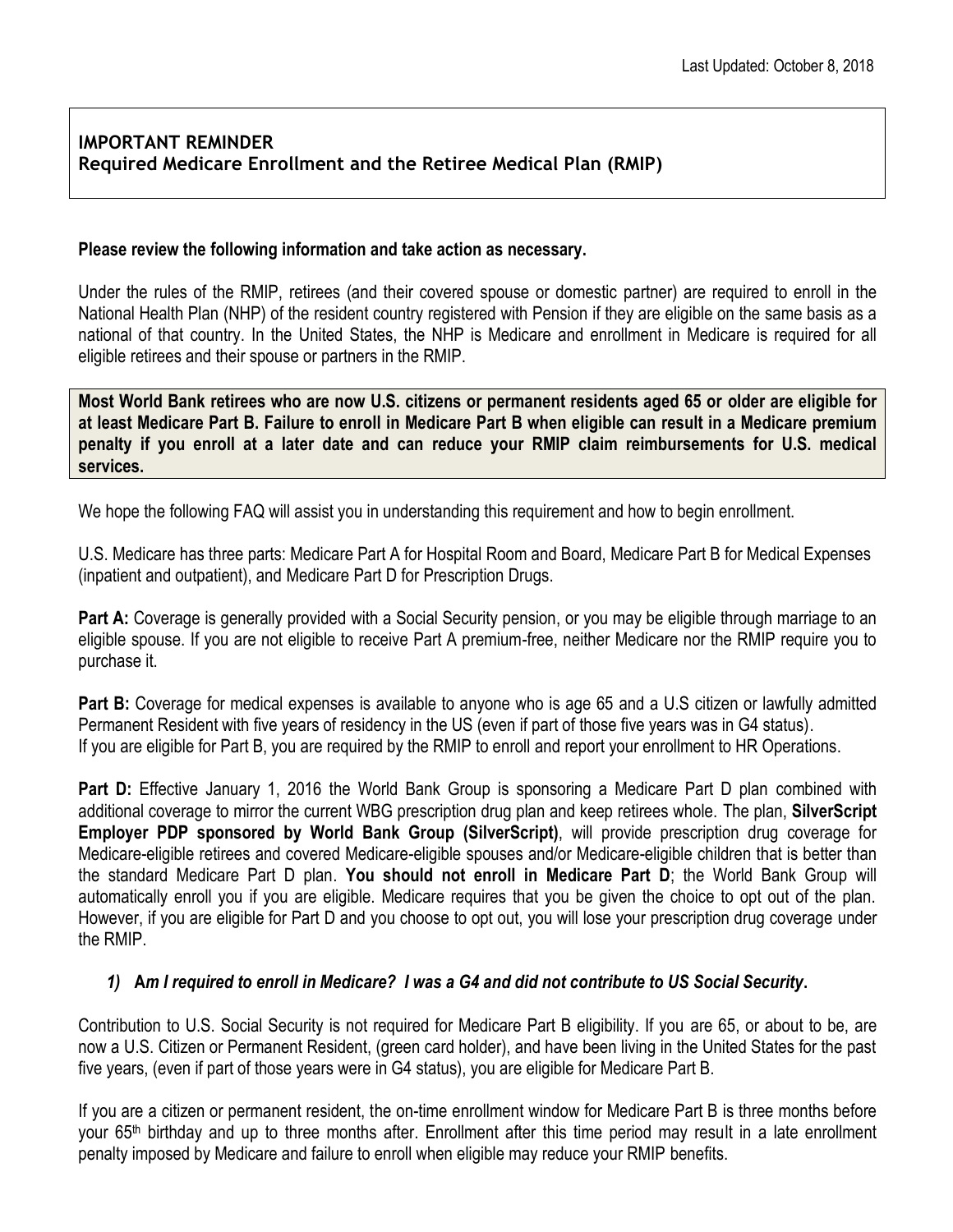**Note:** There may be a special later enrollment allowed if you are still covered by an Active Staff or Employer Group Health Plan, please see item 8.

*Being an STC for the World Bank after you retire does not qualify the RMIP as an Employer plan.*

**If you are 65, but not yet a U.S. citizen or permanent resident, you cannot apply for Medicare at this time. Apply as soon as your status changes.**

## *2) If I have to pay a premium for Medicare Part A, am I required to enroll, and will I be reimbursed for the premium?*

If you are required to pay a premium for Medicare Part A, you are not required by the RMIP to enroll. Generally, Medicare Part A premiums are paid by U.S. citizens over their working career and no premium is due after retirement. Staff Rule 6.12, Participation in the Medical Insurance Plan, provides that retirees who must pay a premium for Medicare Part A are not required to enroll. However, hospitalization claims should still be filed by the hospital to Medicare Part B to ensure any Part B medical services received during the inpatient stay are processed by Medicare before Aetna receives them.

# *3) But Medicare Part B will cost me another premium, will the RMIP reimburse me?*

Yes, effective July 1, 2012, the RMIP provides full reimbursement of the Medicare Part B premium for you and your spouse or registered domestic partner, including the Income-Related Monthly Adjustment Amount (IRMAA), if applicable.

When you provide a copy of your Medicare card, HR Operations will process the base reimbursement as of the later of:

- 1) The effective date on the card, or
- 2) The first of the month the card is received by HR Operations.

Please send a copy of your Medicare card/s together with the enclosed transmittal form F200021 to: hroperations@worldbank.org, or fax a copy to: 202-522-2150. Please use only one submission method.

If you are subject to IRMAA, you must also submit a copy of the annual letter from Social Security or the invoice from Medicare to HR Operations to receive reimbursement.

# *4) What happens if I do not enroll in Medicare when eligible?*

This could be very costly to you. The RMIP has the right to instruct Aetna to reduce your medical claims reimbursement as if you had Medicare as your primary coverage. This can result in reduced RMIP medical benefits. Medicare will also penalize you a permanent 10% additional premium per year for every year you could have enrolled in Part B but did not.

Additionally, if you are not enrolled in Medicare Part A and/or Part B, you cannot be enrolled in Medicare Part D by the World Bank Group. If you cannot be enrolled in Medicare Part D, you will lose your prescription drug coverage under the RMIP.

#### *5) I won't be eligible for a Social Security pension until I'm 66. Do I still need to apply for Medicare at 65?*

Yes. The age for a Social Security pension is increasing, but Medicare currently maintains age 65 for on time application.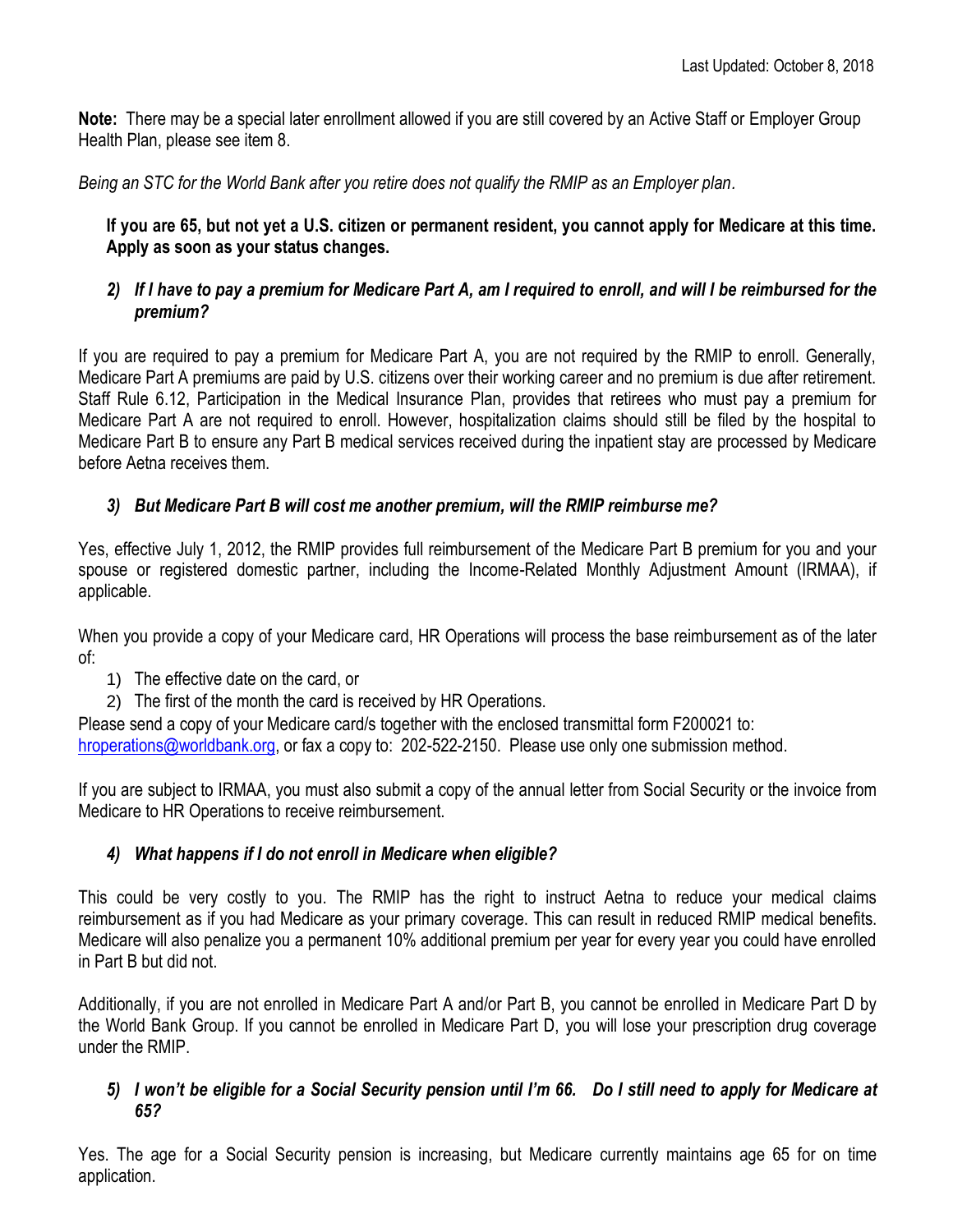# *6) Where do I apply for Medicare?*

Visit your local Social Security office. Be prepared to show birth certificate, proof of citizenship or green card, driver's license, and a recent utility bill. Other documents may be requested at their discretion. You can schedule an appointment by calling 1-800-772-1213. Wait times are usually less in the middle of the month, middle of the week.

## *7) I went to the local Social Security office (SSA) and they told me I was not eligible for Medicare Part B because I had not earned 'forty quarters', OR they told me I was not eligible because I had not been a Permanent Resident for five years, OR they told me I had to buy the Part A benefit to buy Part B.*

All of these are incorrect. The local SSA offices are very familiar with US citizens and standard enrollment but you may encounter staff who are unfamiliar with all of the Part B eligibility rules. For Part B, a person must be 65, a citizen or permanent resident *with five years continuous US residency immediately prior to enrollment,* (but one need not have been a Permanent Resident or Citizen for five years). You need not have earned 40 quarters toward Social Security benefits for Part B, nor do you need to buy Part A in order to enroll in Part B.

## *8) I am still working and have employee healthcare through that employer OR my spouse is still working, and I am a dependent under that active coverage. Do I need to apply for Part B?*

Under current Medicare rules, an eligible person may delay enrollment in Part B until their active employee coverage ends because Medicare is always secondary to an active employee plan (including dependent coverage under that plan). When the employee coverage ends, you have a special enrollment window to apply for Medicare Part B coverage. Currently, this special enrollment window is up to 8 months after coverage ends.

# *9) How do I submit claims to Medicare?*

You must show your Medicare card at the time of medical services to your healthcare provider. A doctor or facility that accepts Medicare is obliged to submit claims to Medicare on your behalf. To make coordination between Medicare and the RMIP easier, we recommend that you enroll in Medicare Direct with Aetna. This free service allows Aetna to contact Medicare to send your processed claims directly to Aetna for secondary review, reducing time and paperwork. To enroll in Medicare Direct, call or email Aetna as soon as you receive your Medicare card. (Call 1-800-723-8897 anytime or write to [mclaims@aetna.com\)](mailto:mclaims@aetna.com)

**Note:** If you choose not to use Medicare Direct, once you have your Medicare explanation of benefits, you may submit it to Aetna for secondary review using the MIP medical claim form, #892.

For Medicare Part D, all you have to do is use your SilverScript ID card when you use a network pharmacy. If you use an out-of-network pharmacy in the United States and its territories, you will need to pay the full cost and submit a claim form and an itemized receipt for reimbursement of the plan's share of the cost. If you fill a prescription outside the United States and its territories, you will need to file a claim with Aetna.

# *10) My doctor/s are in the Aetna network. Can I still see them?*

Yes. If your network doctor accepts Medicare patients, it is easier to coordinate the claims if the network doctor does not collect the Aetna network office visit co-pay and simply files directly to Medicare. However, if a co-pay is collected, Aetna will consider this when they process the secondary portion of your claim after Medicare.